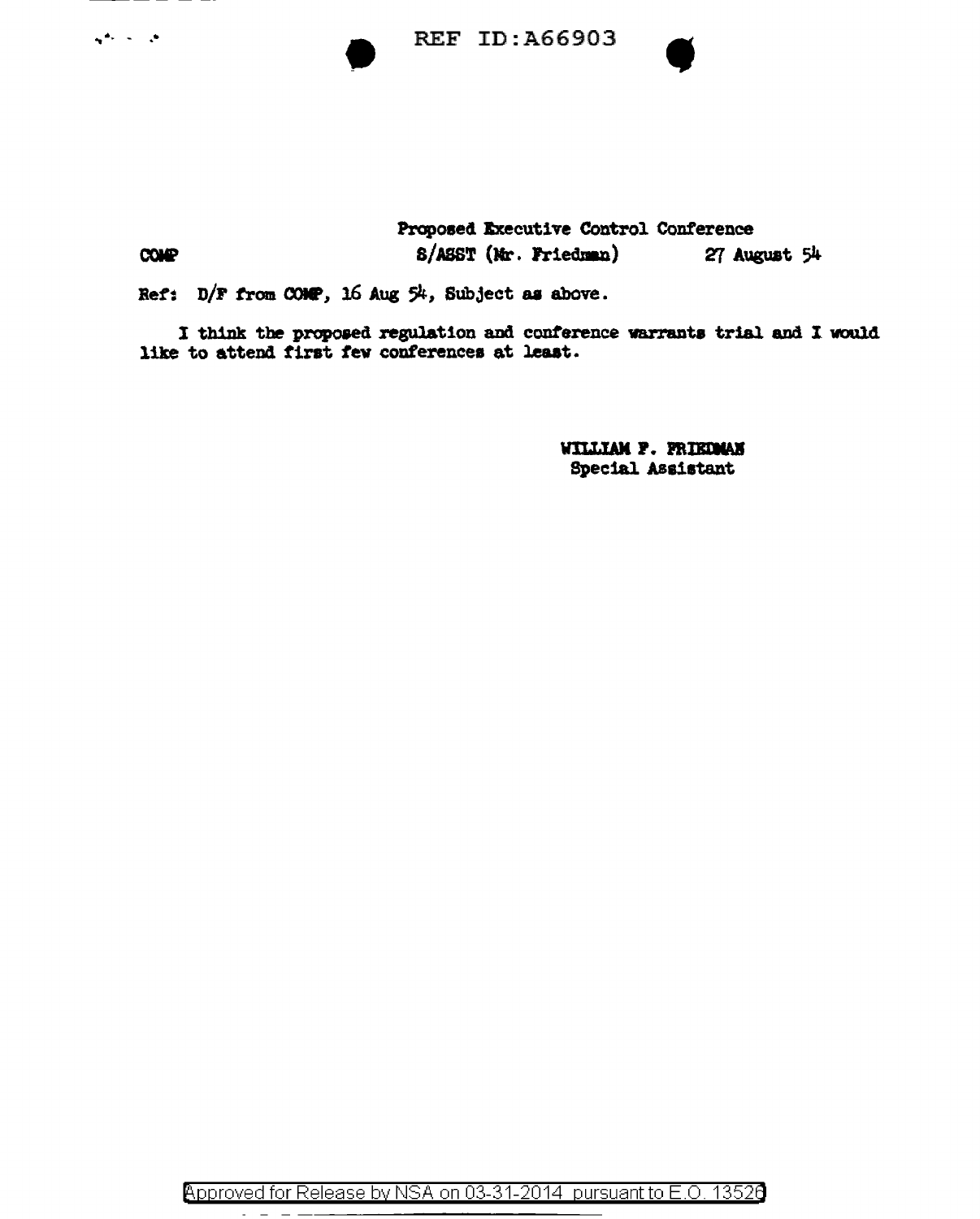|                                                                                                                                                                                                                      | r'et                                                                                                                 | TDT: A669.O.Bity co<br>FICATION (If any)                                                                                                                                                                               |                                   |  |  |  |  |
|----------------------------------------------------------------------------------------------------------------------------------------------------------------------------------------------------------------------|----------------------------------------------------------------------------------------------------------------------|------------------------------------------------------------------------------------------------------------------------------------------------------------------------------------------------------------------------|-----------------------------------|--|--|--|--|
|                                                                                                                                                                                                                      | <b>DISPOSITION FORM</b>                                                                                              |                                                                                                                                                                                                                        |                                   |  |  |  |  |
| <b>FILE NO</b>                                                                                                                                                                                                       | <b>SUBJECT</b>                                                                                                       | Proposed Executive Control Conference<br>1 6 AUG 1954                                                                                                                                                                  |                                   |  |  |  |  |
| <b>Bee Distribution</b><br>TO                                                                                                                                                                                        | FROM COMP                                                                                                            | <b>DATE</b><br>It Orchison/ECTOTTEN                                                                                                                                                                                    |                                   |  |  |  |  |
|                                                                                                                                                                                                                      |                                                                                                                      | 1. Attached for your comments and/or concurrence is a proposed regu-<br>lation governing the establishment of an Executive Control Conference to<br>replace the present individual monthly briefings of the Director.  |                                   |  |  |  |  |
|                                                                                                                                                                                                                      | ther than their own, that are pertinent to their operations.                                                         | 2. It is felt that the proposed system will save an estimated 5-7<br>hours of the Director's time each reporting period, and also keep the<br>Chiefs of Offices and Staff Divisions completely informed of programs.   |                                   |  |  |  |  |
| 3. In order to assure that all persons are aware of the advantages to<br>be realized from the chart system of presentation, as outlined in this pro-<br>posed regulation, the following are noted:                   |                                                                                                                      |                                                                                                                                                                                                                        |                                   |  |  |  |  |
|                                                                                                                                                                                                                      | a. The individual presenting the data is assured the attention<br>of the entire group to the chart under discussion. |                                                                                                                                                                                                                        |                                   |  |  |  |  |
| b. Individuals reviewing the data are assured of an opportunity<br>for objective analysis since the person presenting the briefing will be<br>discussing the comparison of programmed and actual parformance trends. |                                                                                                                      |                                                                                                                                                                                                                        |                                   |  |  |  |  |
|                                                                                                                                                                                                                      | surement of performance and progress.                                                                                | c. To the maximum extent possible, the data for all periods<br>Moon on the charts are on a uniform basis and will afford a common mea-                                                                                 |                                   |  |  |  |  |
| d.                                                                                                                                                                                                                   |                                                                                                                      | This approach to data presentation serves to remove a poten-<br>tlally wide area for possible disagreement, since the Director can get on-<br>the-spot comments from the individuals having cognizance of the material |                                   |  |  |  |  |
| keing presented.                                                                                                                                                                                                     |                                                                                                                      |                                                                                                                                                                                                                        |                                   |  |  |  |  |
|                                                                                                                                                                                                                      |                                                                                                                      | JONES<br><b>Colomel, USAI</b><br>Comptroller                                                                                                                                                                           |                                   |  |  |  |  |
| Incl:<br>a/s                                                                                                                                                                                                         |                                                                                                                      |                                                                                                                                                                                                                        |                                   |  |  |  |  |
| <b>MISTRIBUTION</b><br><i>ID/FROD</i><br>DD/COMBEC<br>m/R/D<br>ጭ<br>P/P                                                                                                                                              | S/ASST (CAPT Holtwick)<br>PERS<br>$S/ASST$ (Mr. Friedman) $\angle$<br><b>SEC</b><br>LOG<br>ю<br>TEC<br>HgC           |                                                                                                                                                                                                                        |                                   |  |  |  |  |
| <b>COM</b><br><b>TW</b><br>FORM <sub>50</sub> 96                                                                                                                                                                     | n r<br>Mp<br><b>SCH</b><br>REPLACES NME FORM 96 1 OCT 48 WHICH MAY BE USED                                           | 16-64801-8                                                                                                                                                                                                             | TT U S GOVERNMENT PRINTING OFFICE |  |  |  |  |

 $\hat{\mathbf{r}}$ 

 $\frac{1}{4}$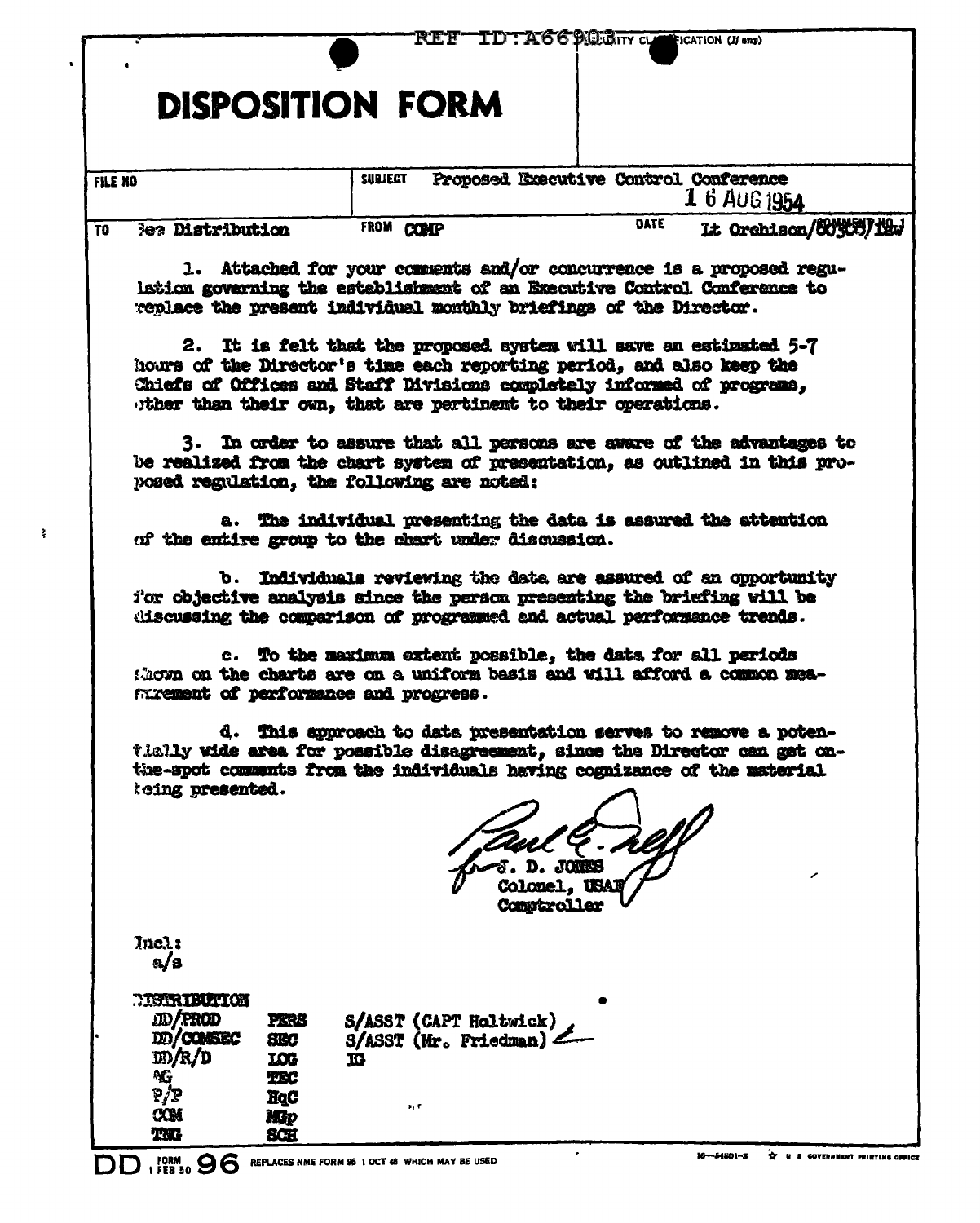NATIONAL SECURITY AGENCY

TIDAA66903<br>Filippi

Washington 25, D.C.

#### NSA REGULATION

 $NO.$  10-7

**EFFECTIVE UNITL 1 AUGUST 1955 UNLESS** 

SOONER RESCINDED OR SUPERSEDED

EXECUTIVE CONTROL CONFERENCE

|                 |  |  |  |  | SECUION |  |
|-----------------|--|--|--|--|---------|--|
| SUPERSESSIONI   |  |  |  |  |         |  |
| PURPOSS II      |  |  |  |  |         |  |
| CHRONOLOGY. III |  |  |  |  |         |  |
| PROCEDURE IV    |  |  |  |  |         |  |
| COVERAGE. $V$   |  |  |  |  |         |  |
| $SUPERVISION$   |  |  |  |  |         |  |

#### SECTION I - SUPERSESSION

This regulation supersedes NSA Regulation Number 10-7. dated 29 September 1953.

#### SECTION II - PURPOSE

The purpose of this regulation is to establish a periodic Executive Control Conference as the medium for the standard briefing of the Director and his staff on the effectiveness and status of NSA operations and programs.

#### SECTION III - CHRONOLOGY

1. The Executive Control Conference will be held during the fourth week following the close of the cost accounting period, the exact days and times being determined by the Director. DRAFT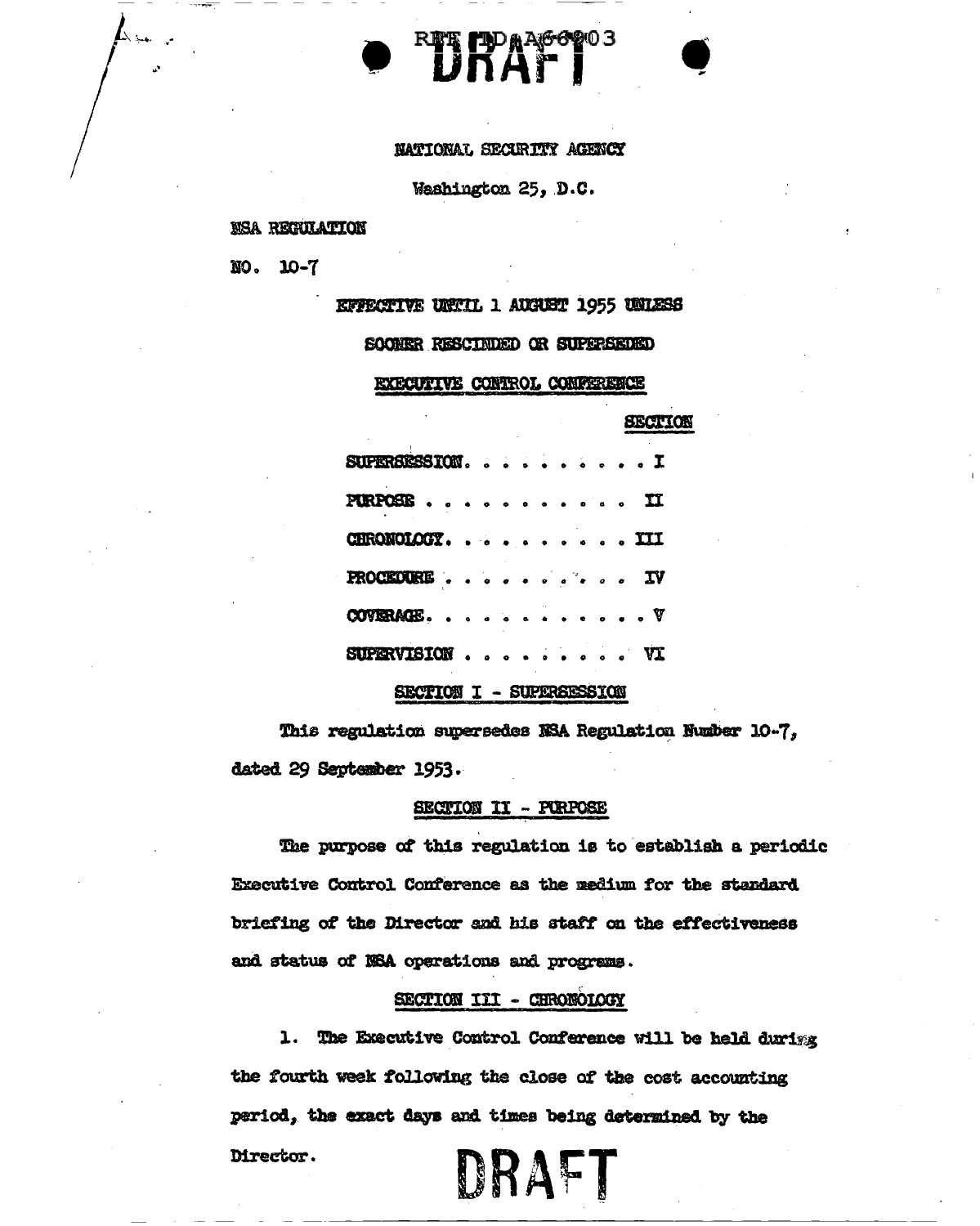

Ą,

 $2.$ The Conference will be held in two sessions, and the order of business will be as follows:

|                           |                         | <b>First Session</b> | <b>Second Session</b>     |          |  |
|---------------------------|-------------------------|----------------------|---------------------------|----------|--|
| Organization              | Attend                  | Sequence             | <b>Attend</b>             | Sequence |  |
| Director                  | Χ                       |                      | $\boldsymbol{\mathrm{x}}$ |          |  |
| <b>Vice Director</b>      | X                       |                      | $\mathbf x$               |          |  |
| $C/S$ , DCS               | X                       |                      | X                         |          |  |
| <b>Special Assistants</b> | X                       |                      | $\pmb{\mathsf{X}}$        |          |  |
| <b>COMP</b>               | X                       | 1                    | $\pmb{\mathsf{X}}$        |          |  |
| $\rm P/P$                 | X                       |                      | $\mathbf x$               | ı        |  |
| PERS                      | $\overline{\mathbf{X}}$ | 2                    | X                         |          |  |
| LOG                       | X                       | 3                    | X                         |          |  |
| AG                        |                         |                      | $\mathbf x$               | 5        |  |
| <b>TWO</b>                |                         |                      | X                         | 3        |  |
| <b>SEC</b>                | $\pmb{\mathsf{X}}$      | 4                    |                           |          |  |
| TEC                       |                         |                      | $\pmb{\chi}$              | 4        |  |
| HqC                       |                         |                      | $\boldsymbol{\chi}$       | 5        |  |
| Mp                        | $\mathbf x$             | 5                    |                           |          |  |
| R/D                       | $\mathbf x$             | 6                    |                           |          |  |
| CONSEC                    | X                       | 7                    |                           |          |  |
| <b>SCH</b>                |                         |                      | $\boldsymbol{x}$          | 6        |  |
| <b>COMM</b>               |                         |                      | Χ                         | 7        |  |
| PROD                      |                         |                      | $\mathbf{x}$              | 8        |  |

3. This listing is not definitive, and if cleared by the Comptroller, the participation and sequence will be altered.

DRATT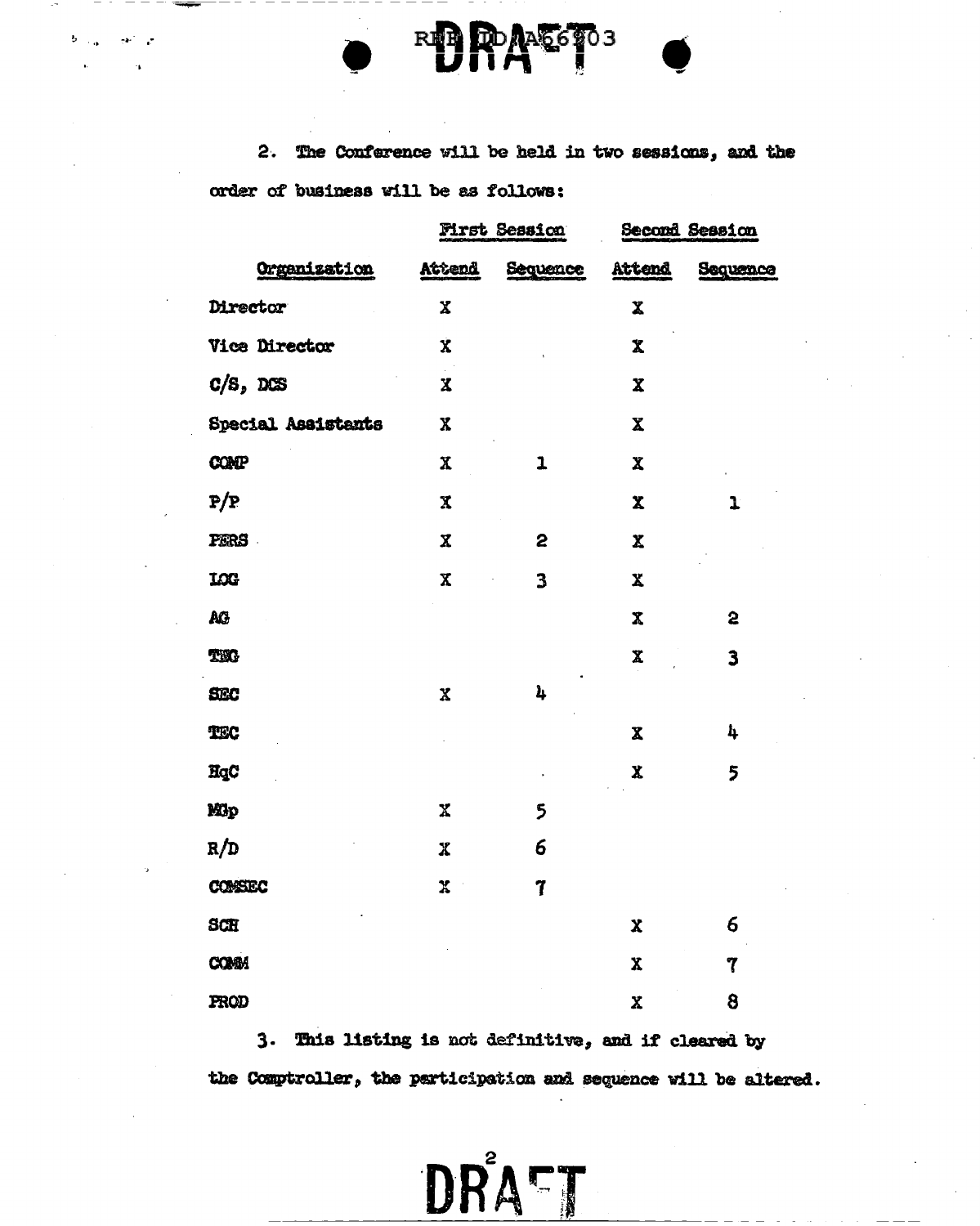4. All participants will be notified, by the Comptroller, of the date and time of each conference, and the order of business. Strict adherence to this schedule is necessary, since if unanticipated interruptions tend to extend the period, part of the presentation may have to be omitted.

**EXTREMEL'S EXTREMELY**<br>FINATI

. .-

--

#### SECTION IV - PROCEDURE

1. The core of the Executive Control Conference will be a chart system designed to facilitate the presentation of programs. In respect to major programs, the charts will be identical with those included in the Director's Program Review and Progress Analysis Notebook.

2. The Comptroller will prepare the charts and graphs for the Conference from data supplied in the Progress Analysis Reports, RCS: NEA-263, submitted by each Office and Staff Division in accordance with NSA Regulation 113-1. All cbarta w1ll be baaed on the four-week accounting period except in those cases when approved external reports are on a monthly basis amt additional statistical mainteDance cost would be involved.

3. A statement of the unbalanced program areas noted in the analysis of the data will be forwarded to the member concerned at least three days prior to the Conference to enable him to make the necessary preparations for the Conference.

4. As the charts are presented by the Comptroller, each Office or Division Chief will be called upon by the Director

IKAE<sup>.</sup>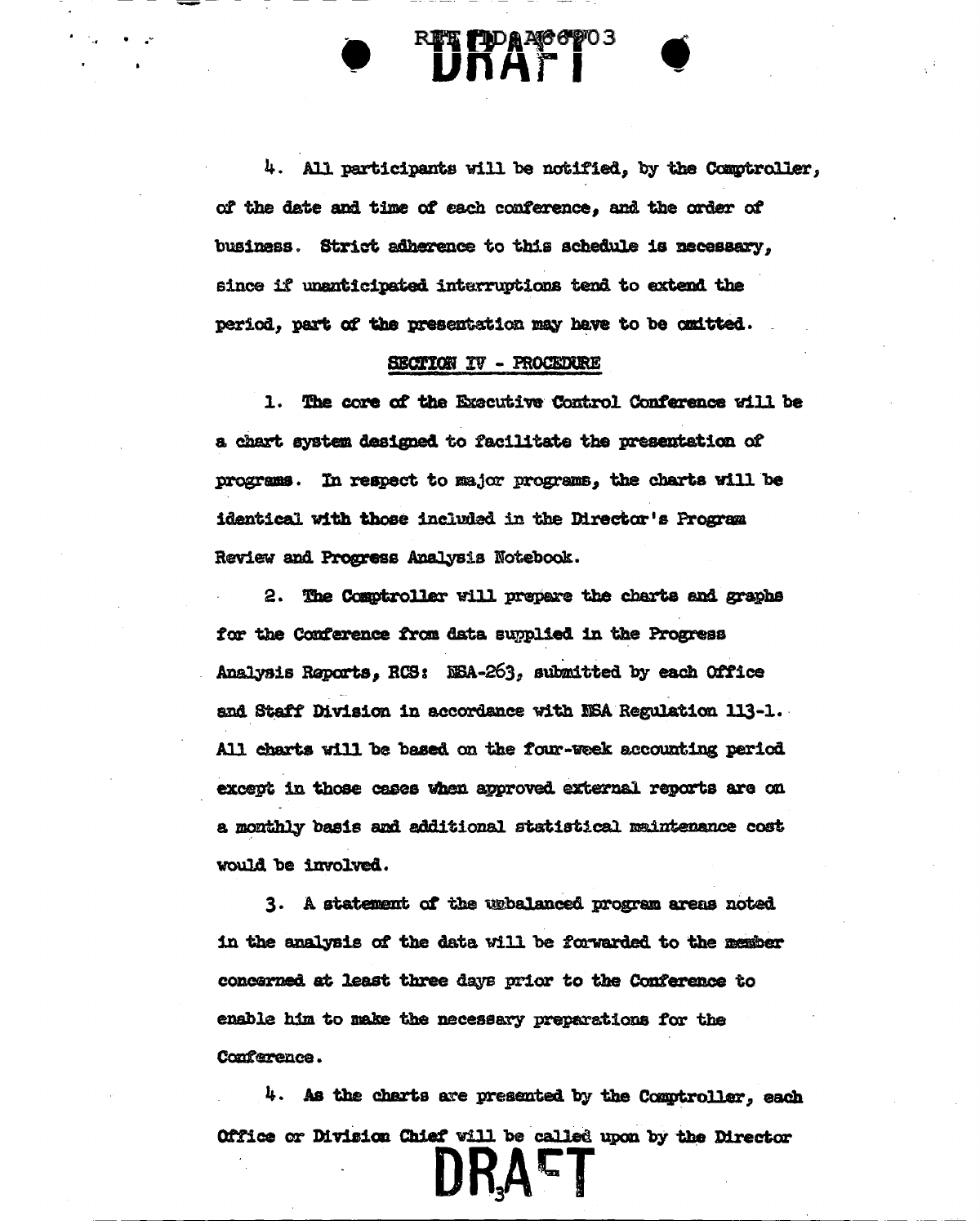to discuss and explain the unbalanced areas which the charts reveal. Primary attention will be focused on areas where performance is significantly sub-standard, and in these cases the individual having cognizance of the facts being presented will be expected to explain the cause, how it will be corrected, when it will be corrected, and what can be done in the future to prevent recurrence. Anticipation of the development of difficulties or problems, and the taking of preventative action is also an important function of this conference.

**DRAF 466903** 

5. A tape recording of all Conferences will be made and a digest of the transcription will be distributed to those who attend. This procedure will help to expedite "follow-up" action on problems brought out in the meetings.

#### SECTION V - COVERAGE

1. Material to be covered in the briefings will be of several types:

a. Major Programe: Those program elements which are of sufficient importance to deserve inclusion in the Director's Program Review and Progress Analysis Notebook. For staff elements, these will be the functional programs.

b. Minor Programs: Those minor continuing programs on which the Director should be briefed at least once annually.

c. Special Projects: One-time projects being executed.

d. Plans: Proposed programs or projects under development.

# DRAFT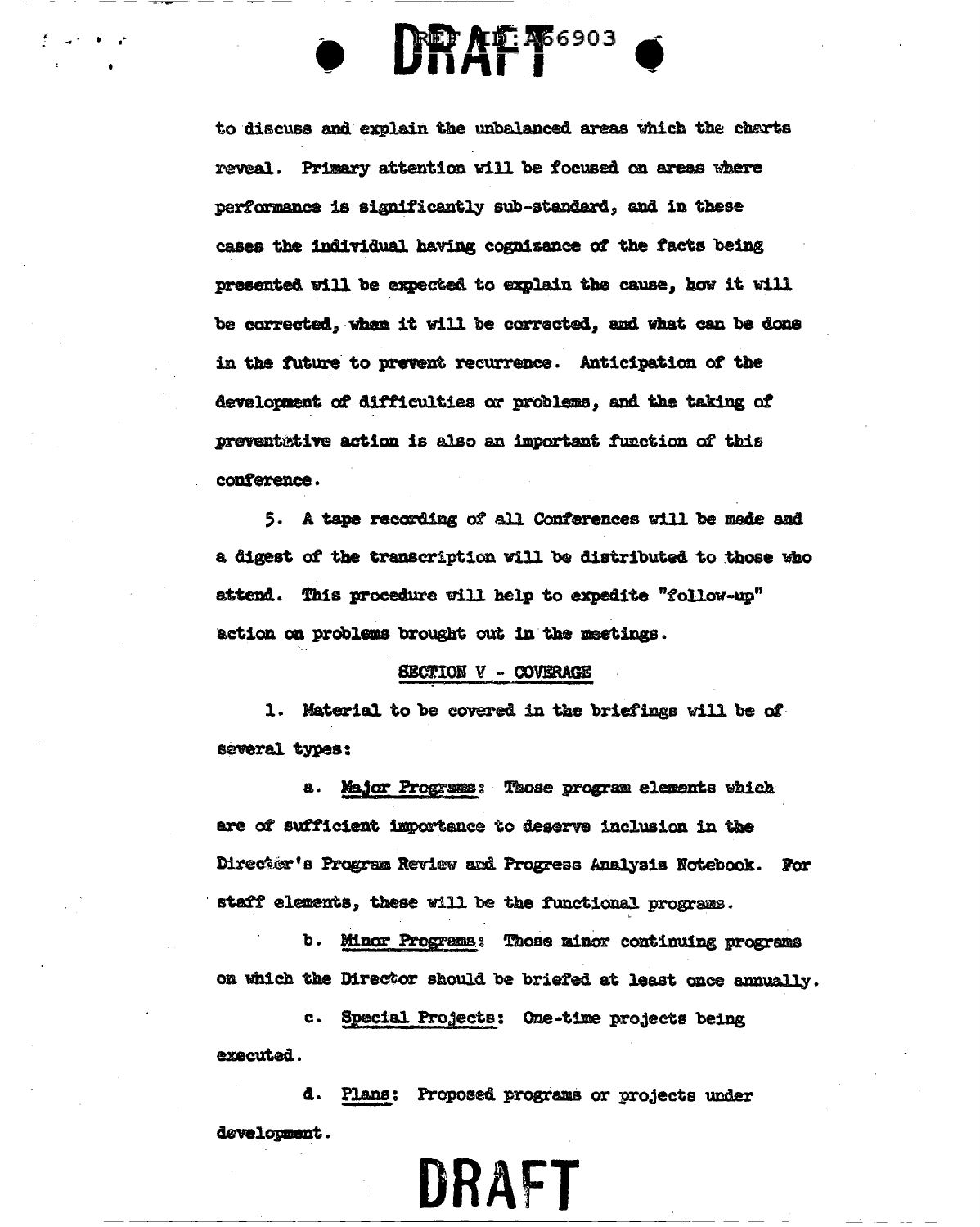2. Order of presentation and coverage will be as follows:

a. Major Programs: Presentation of status with analysis of variation from programmed accomplishment. For any major variation, existing or projected, the Program Director will state what corrective action has been taken or is contemplated. The material discussed will merely be a more detailed analysis of the material furnished for inclusion in the Director's Notebook. Briefing on major programs for which no variation in accomplishment exists need not be presented if other material outlined below is considered more beneficial.

b. Special Projects: The status of important major projects will be presented with an evaluation of progress or success.  $\sim$   $\sim$ 

c. Minor Programs: Time permitting, not more than one minor program will be presented. Every effort will be made to cover all minor programs at least once annually.

d. Plans: Time permitting, not more than one program or project which is under study will be presented. The status of the study, coordination accomplished to date, estimated date of submission of final recommendation, and other pertinent facts will be included. Normally, the briefing will not be used for the submission of formal recommendations with expectation of a decision. However, if coordination is complete, if the necessary coordination can be accomplished at the briefing, or if the Director decides